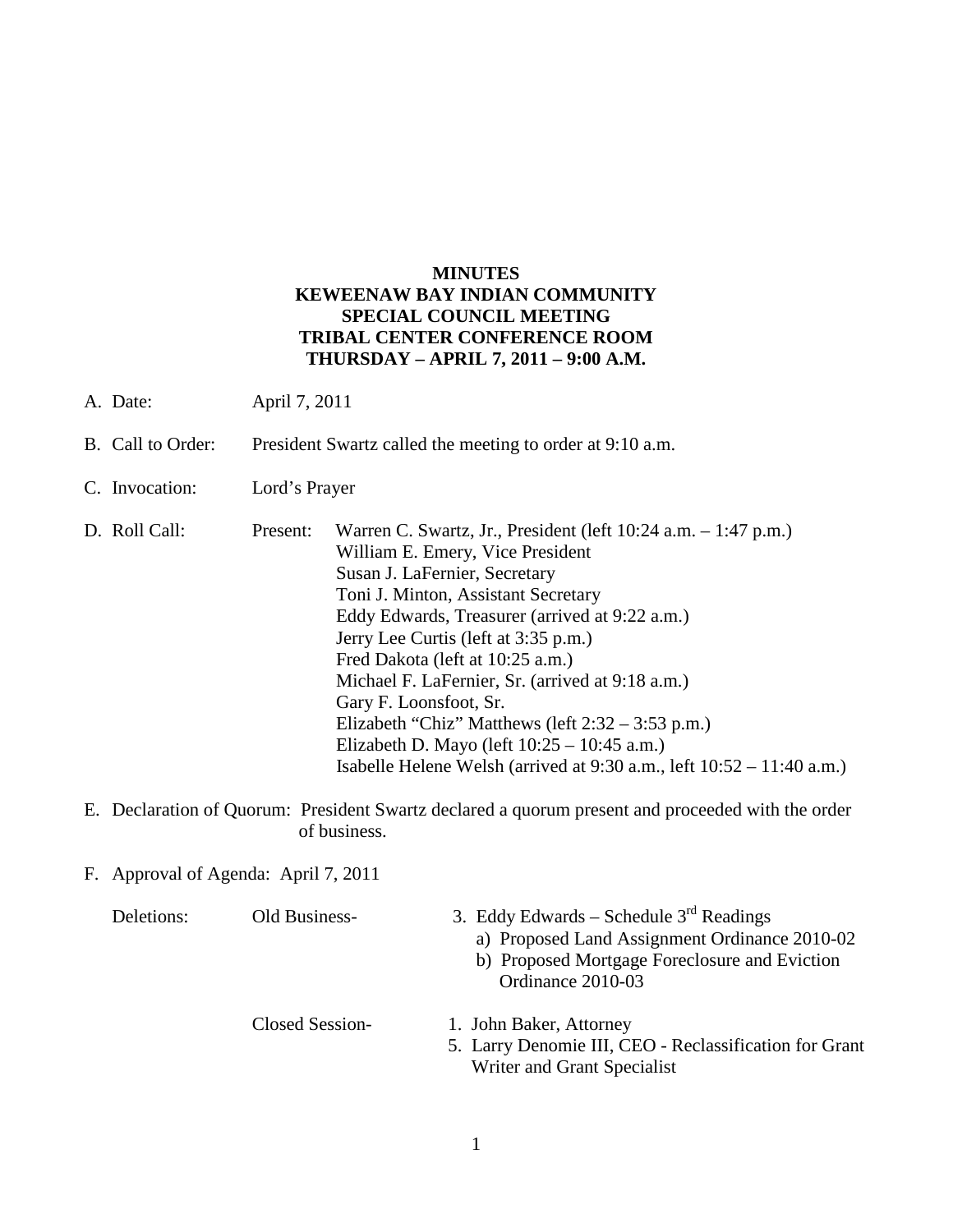**MOTION MADE BY WILLIAM E. EMERY TO APPROVE THE AGENDA WITH THE CHANGES. SUPPORTED BY FRED DAKOTA. EIGHT IN FAVOR (William E. Emery, Susan J. LaFernier, Toni J. Minton, Jerry Lee Curtis, Fred Dakota, Gary F. Loonsfoot, Sr., Elizabeth "Chiz" Matthews, Elizabeth D. Mayo), OPPOSED - 0, ABSTAINING - 0, THREE ABSENT (Eddy Edwards, Michael F. LaFernier, Sr., Isabelle H. Welsh), MOTION CARRIED.**

G. For Your Information:

- 1. Food Safety & Environmental Health Survey of the Ojibwa Seniors Center & Community Building – March 14, 2011
- 2. Annual Rural Elected Officials Meeting April 22, 2011 Crystal Falls MDOT Rural Transportation Planning Process
- 3. Keweenaw Economic Development Alliance Monthly Membership Meeting April 13, 2011 Hancock
- 4. Susan LaFernier KBIC Tribal Flag Guidelines
- 5. Larry Echo Hawk, Assistant Secretary Indian Affairs Funding Agreements Status Review

# **Mike LaFernier, Sr. arrived at 9:18 a.m.**

H. Approval of Meeting Minutes:

## **Eddy Edwards arrived at 9:22 a.m.**

1. August 19, 2010

**MOTION MADE BY GARY F. LOONSFOOT, SR. TO APPROVE THE AUGUST 19, 2010 MEETING MINUTES. SUPPORTED BY FRED DAKOTA. TEN IN FAVOR (William E. Emery, Susan J. LaFernier, Toni J. Minton, Eddy Edwards, Jerry Lee Curtis, Fred Dakota, Michael F. LaFernier, Sr., Gary F. Loonsfoot, Sr., Elizabeth "Chiz" Matthews, Elizabeth D. Mayo), OPPOSED - 0, ABSTAINING - 0, ONE ABSENT (Isabelle H. Welsh), MOTION CARRIED.**

2. August 26, 2010

**MOTION MADE BY ELIZABETH D. MAYO TO APPROVE THE AUGUST 26, 2010 MEETING MINUTES. SUPPORTED BY GARY F. LOONSFOOT, SR. TEN IN FAVOR (William E. Emery, Susan J. LaFernier, Toni J. Minton, Eddy Edwards, Jerry Lee Curtis, Fred Dakota, Michael F. LaFernier, Sr., Gary F. Loonsfoot, Sr., Elizabeth "Chiz" Matthews, Elizabeth D. Mayo), OPPOSED - 0, ABSTAINING - 0, ONE ABSENT (Isabelle H. Welsh), MOTION CARRIED.**

- I. Recognize Scheduled Delegation/Individuals:
	- 1. VOIGT Task Force/GLIFWC/Todd Warner, NRD/Keith Rolof

VOIGT Intertribal Task Force: Tom Maulson, (Lac du Flambeau), Chair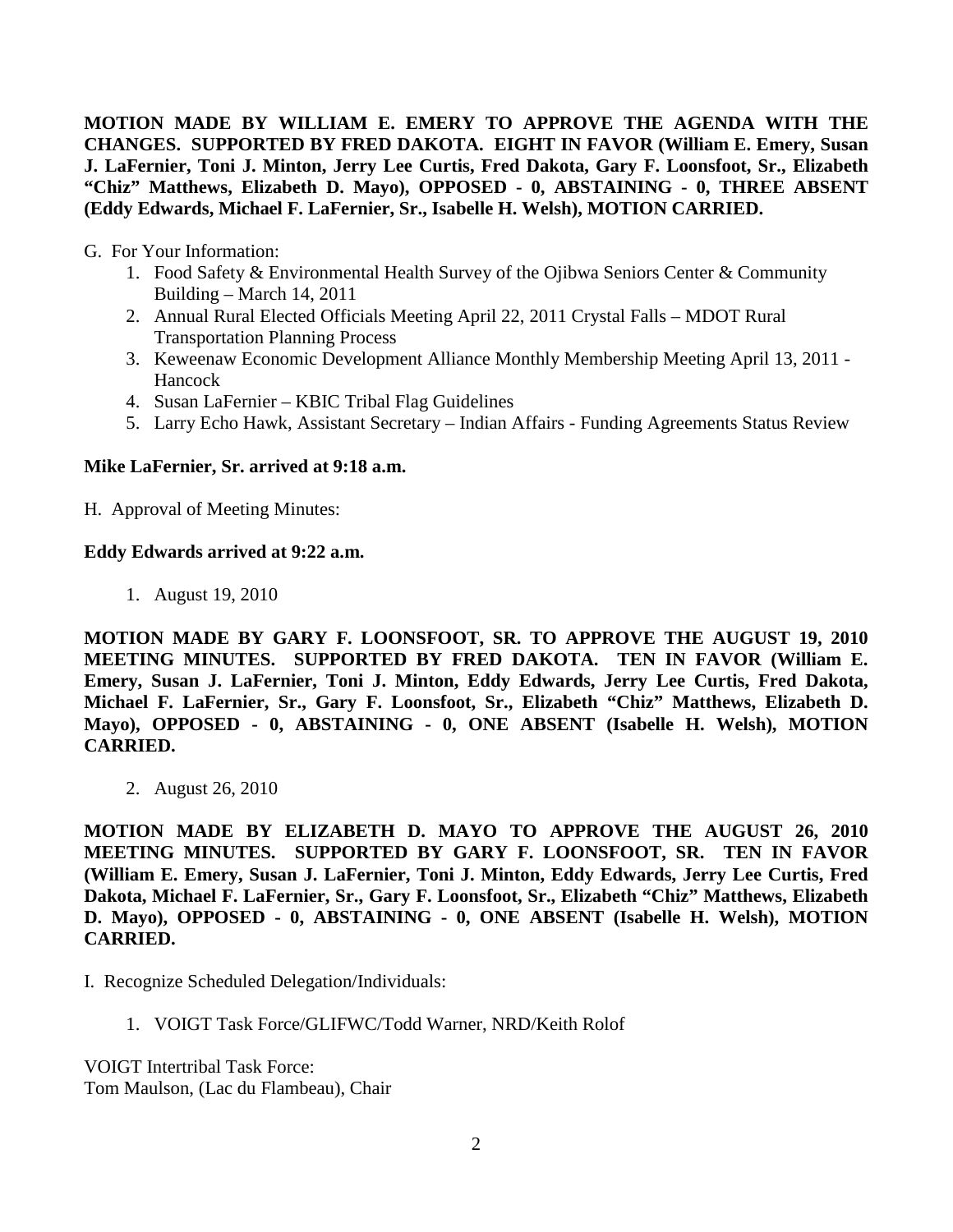Mic Isham, (LCO), GLIFWC Board of Commissioners Chair GLIFWC: James Zorn, Executive Administrator Jim St. Arnold, (KBIC), ANA Program Director Neil Kmiecik, Biological Services Director Ann Soltis, Director – Division of Intergovernmental Affairs James Thannum, Planning and Development Specialist Fred Maulson, GLIFWC Chief Warden

Treaty Right Issues were discussed as well as the importance of exercising the right to trap, gather, hunt, and fish. Tribes have the responsibility to involve the youth in exercising these rights and to keep our language and culture in order to maintain a sustainable Tribal Community. If Tribes aren't doing these things, the work they are doing (fighting for our treaty rights) is all for nothing.

#### **Isabelle Welsh arrived at 9:30 a.m.**

President Swartz informed the group that KBIC is going to enforce home territory rules on visitors from other Tribes. A mutual respect for each other must be upheld.

Tom Maulson invited the Council to a fishing event on June 8, 2011 where they can fish and visit with each other.

[New Business]

1. President Swartz - Ojibwa Housing Authority Telephone Poll Motion

**MOTION MADE BY ELIZABETH D. MAYO REGARDING THE TELEPHONE POLL ON MARCH 30, 2011 IN PLACE THEREOF AS FOLLOWS: ON OR BEFORE APRIL 29, 2011, THE OJIBWA HOUSING AUTHORITY SHALL PAY THE FULL BALANCE OF \$75,624.34, PLUS ALL INTEREST ACCRUED THEREON UNTIL PAID AT THE RATE PROVIDED THEREFORE IN THE 401(K) PLAN, WHICH IS OWED BY THE OJIBWA HOUSING AUTHORITY TO THE COMMUNITY AS THE OJIBWA HOUSING AUTHORITY'S REQUIRED CONTRIBUTION TO THE 401(K) PLAN FOR THE ACCOUNT OF THE OJIBWA HOUSING AUTHORITY'S EMPLOYEES WHO SHOULD HAVE BEEN PARTICIPANTS IN THE 401(K) PLAN DURING THEIR EMPLOYMENT BY OJIBWA HOUSING AUTHORITY. SUPPORTED BY SUSAN J. LAFERNIER. NINE IN FAVOR (William E. Emery, Susan J. LaFernier, Toni J. Minton, Jerry Lee Curtis, Fred Dakota, Michael F. LaFernier, Sr., Elizabeth "Chiz" Matthews, Elizabeth D. Mayo, Isabelle H. Welsh), OPPOSED - 0, ONE ABSTAINING (Gary F. Loonsfoot, Sr.), ONE ABSENT (Eddy Edwards), MOTION CARRIED.**

(Eddy Edwards is out of the room)

**President Swartz left at 10:24 a.m.** 

**Fred Dakota and Elizabeth Mayo left at 10:25 a.m.**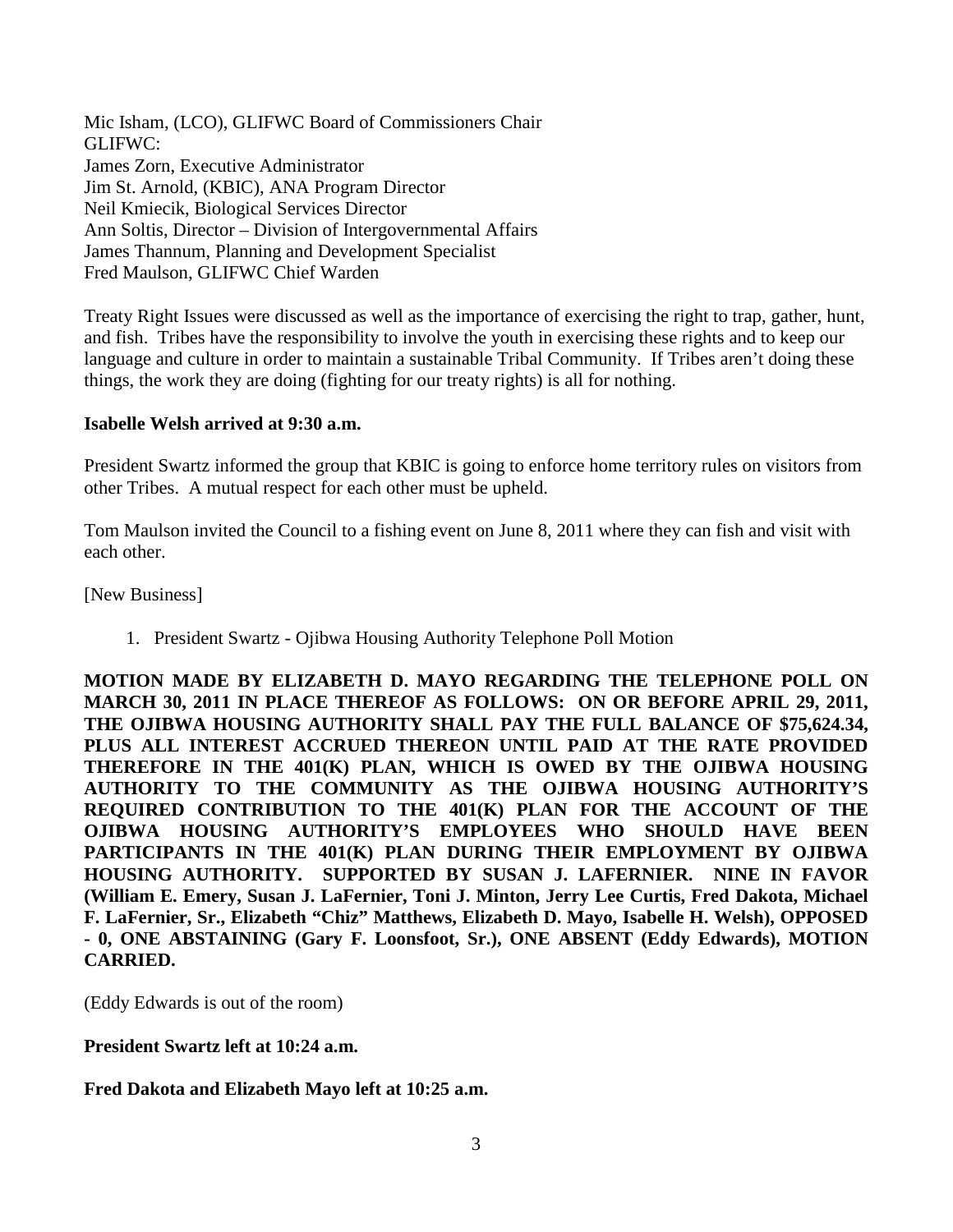**Break: 10:25 – 10:35 a.m.** [William Emery is chairing the meeting]

- J. Old Business:
	- 1. Todd Warner, NRD [Not present]/Keith Rolof Smith-Root Invoice changes for NRD Backpacking Shocking Unit/Stream Assessment Equipment that were approved by Council on 2/3/11

Natural Resources Department Backpacking Shocking Unit Invoice Approval –

**MOTION MADE BY JERRY LEE CURTIS TO APPROVE THE NRD BACKPACKING SHOCKING UNIT PURCHASE INVOICE IN THE AMOUNT OF \$8,713.39. SUPPORTED BY MICHAEL F. LAFERNIER, SR. EIGHT IN FAVOR (Susan J. LaFernier, Toni J. Minton, Eddy Edwards, Jerry Lee Curtis, Michael F. LaFernier, Sr., Gary F. Loonsfoot, Sr., Elizabeth "Chiz" Matthews, Isabelle H. Welsh), OPPOSED - 0, ABSTAINING - 0, THREE ABSENT (Warren C. Swartz, Jr., Fred Dakota, Elizabeth D. Mayo), MOTION CARRIED.**

Natural Resources Department Stream Assessment Equipment Invoice Approval –

**MOTION MADE BY SUSAN J. LAFERNIER TO APPROVE THE NRD STREAM ASSESSMENT EQUIPMENT PURCHASE IN THE AMOUNT OF \$16,818.50. SUPPORTED BY JERRY LEE CURTIS. EIGHT IN FAVOR (Susan J. LaFernier, Toni J. Minton, Eddy Edwards, Jerry Lee Curtis, Michael F. LaFernier, Sr., Gary F. Loonsfoot, Sr., Elizabeth "Chiz" Matthews, Isabelle H. Welsh), OPPOSED - 0, ABSTAINING - 0, THREE ABSENT (Warren C. Swartz, Jr., Fred Dakota, Elizabeth D. Mayo), MOTION CARRIED.**

2. Bruce LaPointe, Project Manager – (Baraga County Road Commission Update)

#### **Elizabeth Mayo returned at 10:45 a.m.**

a) SEMCO Natural Gas Line Additional Main Extension for Dynamite Hill Road, Vuk Road, and Brewery Road – Bruce will negotiate the cost.

**MOTION MADE BY GARY F. LOONSFOOT, SR. TO TABLE THE SEMCO GAS LINE EXTENSION UNTIL NEXT WEEK. SUPPORTED BY MICHAEL F. LAFERNIER, SR. EIGHT IN FAVOR (Susan J. LaFernier, Toni J. Minton, Eddy Edwards, Jerry Lee Curtis, Michael F. LaFernier, Sr., Gary F. Loonsfoot, Sr., Elizabeth "Chiz" Matthews, Isabelle H. Welsh), OPPOSED - 0, ONE ABSTAINING (Elizabeth D. Mayo), TWO ABSENT (Warren C. Swartz, Jr., Fred Dakota), MOTION CARRIED.**

b) Baraga County Road Commission Cooperative Agreement Modification #1

Time extension requests are needed. Bruce will get the information requested from the Council for the Silver Road Bridge Project and the original agreements for clarification at a later date.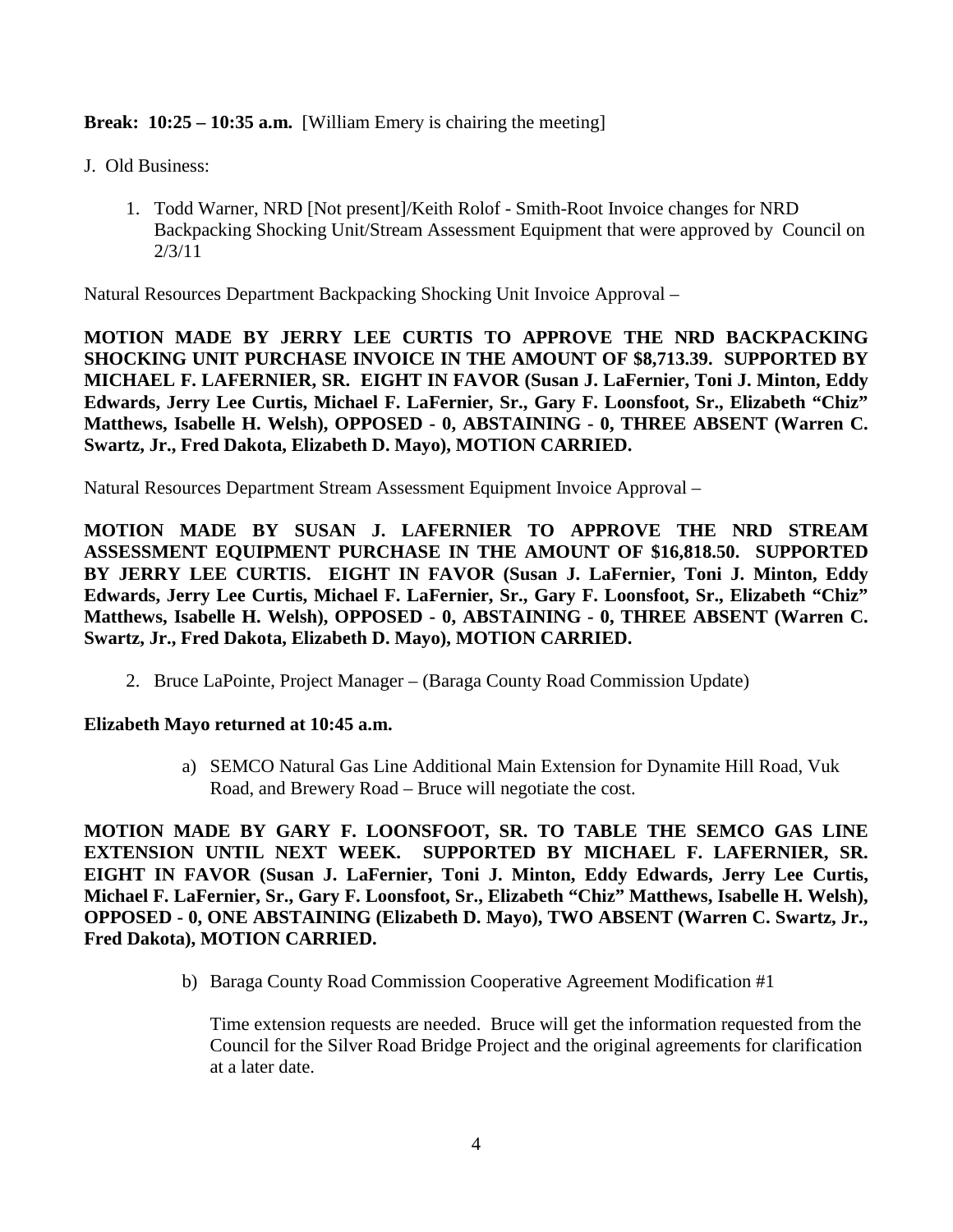**Isabelle Welsh left at 10:52 a.m.** 

**MOTION MADE BY GARY F. LOONSFOOT, SR. TO APPROVE THE MODIFICATION TO COOPERATIVE AGREEMENT NUMBER AGF2009027 PROJECT WHICH INCLUDES THE DYNAMITE HILL ROAD, TANGEN ROAD, PEQUAMING ROAD, BEN ROAD, AND BILTONEN ROAD; CHANGING THE COMPLETION DATE FROM DECEMBER 31, 2011 TO DECEMBER 31, 2012. SUPPORTED BY SUSAN J. LAFERNIER. SEVEN IN FAVOR (Susan J. LaFernier, Toni J. Minton, Eddy Edwards, Jerry Lee Curtis, Gary F. Loonsfoot, Sr., Elizabeth "Chiz" Matthews, Elizabeth D. Mayo), ONE OPPOSED (Michael F. LaFernier, Sr.), ABSTAINING - 0, THREE ABSENT (Warren C. Swartz, Jr., Fred Dakota, Isabelle H. Welsh), MOTION CARRIED.**

> c) Baraga County Road Commission Cooperative Agreement Modification #4 – Silver Road Bridge Construction

**MOTION MADE BY JERRY LEE CURTIS TO APPROVE THE DATE CHANGE ON COOPERATIVE AGREEMENT NUMBER AGF50030025 FROM DECEMBER 31, 2010 TO DECEMBER 31, 2011. SUPPORTED BY TONI J. MINTON. SIX IN FAVOR (Susan J. LaFernier, Toni J. Minton, Eddy Edwards, Jerry Lee Curtis, Elizabeth "Chiz" Matthews, Elizabeth D. Mayo), TWO OPPOSED (Michael F. LaFernier, Sr., Gary F. Loonsfoot, Sr.), ABSTAINING - 0, THREE ABSENT (Warren C. Swartz, Jr., Fred Dakota, Isabelle H. Welsh), MOTION CARRIED.**

- K. New Business:
	- 1. Jennifer Misegan Design for Government License Plate these special plates are for company vehicles and will have no expiration date.

**MOTION MADE BY ELIZABETH D. MAYO TO APPROVE THE GOVERNMENT LICENSE PLATE WITH THE BLUE AND WHITE DESIGN, AS SHOWN ON BOTTOM OF PAGE. SUPPORTED BY SUSAN J. LAFERNIER. SEVEN IN FAVOR (Susan J. LaFernier, Toni J. Minton, Eddy Edwards, Jerry Lee Curtis, Gary F. Loonsfoot, Sr., Elizabeth "Chiz" Matthews, Elizabeth D. Mayo), ONE OPPOSED (Michael F. LaFernier, Sr.), ABSTAINING - 0, THREE ABSENT (Warren C. Swartz, Jr., Fred Dakota, Isabelle H. Welsh), MOTION CARRIED.**

2. Larry Denomie III, CEO - Baraga Casino Assistant General Manager Job Description Review

**MOTION MADE BY EDDY EDWARDS TO APPROVE THE JOB DESCRIPTION FOR THE BARAGA CASINO ASSISTANT GENERAL MANAGER WITH THE CHANGES AND TO POST AND THE COUNCIL WILL HIRE WITH THE GENERAL MANAGER'S RECOMMENDATION. SUPPORTED BY JERRY LEE CURTIS. EIGHT IN FAVOR (Susan J. LaFernier, Toni J. Minton, Eddy Edwards, Jerry Lee Curtis, Michael F. LaFernier, Sr., Gary F. Loonsfoot, Sr., Elizabeth "Chiz" Matthews, Elizabeth D. Mayo), OPPOSED - 0, ABSTAINING - 0, THREE ABSENT (Warren C. Swartz, Jr., Fred Dakota, Isabelle H. Welsh), MOTION CARRIED.**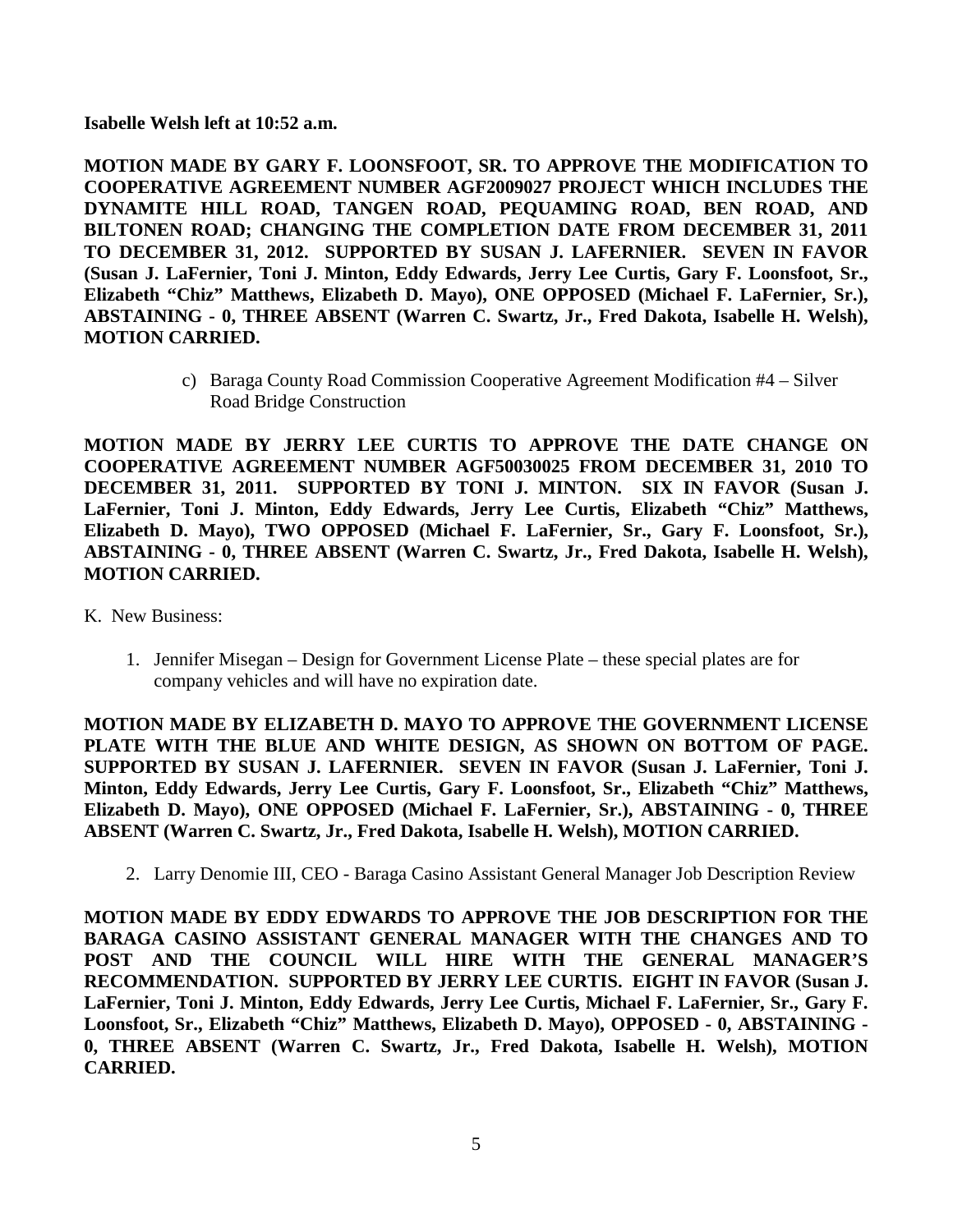3. Susan LaFernier, Secretary – Committee Suggestions/Guidelines – for review

The Department Heads will be asked for suggestions for review at a later date.

### **Isabelle Welsh returned at 11:40 a.m.**

4. President Swartz [Not present] – Committee Selection Results by ballot vote: [The votes were tallied by Susan LaFernier, Secretary and Toni Minton, Assistant Secretary and will be brought to the Council next week for approval.

| Hiring Committee $(1)$ –            | Roger Duschene                                                                               |
|-------------------------------------|----------------------------------------------------------------------------------------------|
| Natural Resources Committee $(2)$ – | Lawrence Swartz and a tie vote                                                               |
| Parks & Recreation Committee (3) -  | Allen Gauthier, Dominic Picciano, Evelyn Ravindran                                           |
| Powwow Committee $(6)$ –            | Tracy Emery, Melissa Koepp, Monica Kohn, Elvera Lantz,<br>Lindsey Loonsfoot, Melinda Roberts |
| Youth Committee $(4)$ –             | Cecelia Chosa Dowd, Gary Loonsfoot, Jr., Vicky Mleko,<br>William Jondreau                    |

## L. Closed Session:

- 1. Deborah Hilscher, Interim General Manager Eagle Radio Marketron Broadcast Solutions, LLC Software License and Services Agreement and Addendum
- 2. Carole LaPointe, Health Director James Otto Vollmar, R. Ph., Employment Agreement Chief Pharmacist
- 3. Susan LaFernier, Secretary Personnel Issue Comp/Sick Leave
- 4. Eagle Radio Station General Manager Interviews (4)

**MOTION MADE BY TONI J. MINTON TO GO INTO CLOSED SESSION AT 12:02 P.M. SUPPORTED BY GARY F. LOONSFOOT, SR. SEVEN IN FAVOR (Susan J. LaFernier, Toni J. Minton, Jerry Lee Curtis, Michael F. LaFernier, Sr., Gary F. Loonsfoot, Sr., Elizabeth "Chiz" Matthews, Isabelle H. Welsh), ONE OPPOSED (Elizabeth D. Mayo), ABSTAINING - 0, THREE ABSENT (Warren C. Swartz, Jr., Eddy Edwards, Fred Dakota), MOTION CARRIED.**

(Eddy Edwards is out of the room)

**Lunch: 12:03 – 1:08 p.m.**

**Mike LaFernier, Sr. returned from lunch at 1:16 p.m.**

**Eddy Edwards returned from lunch at 1:27 p.m.**

**President Swartz returned at 1:47 p.m.**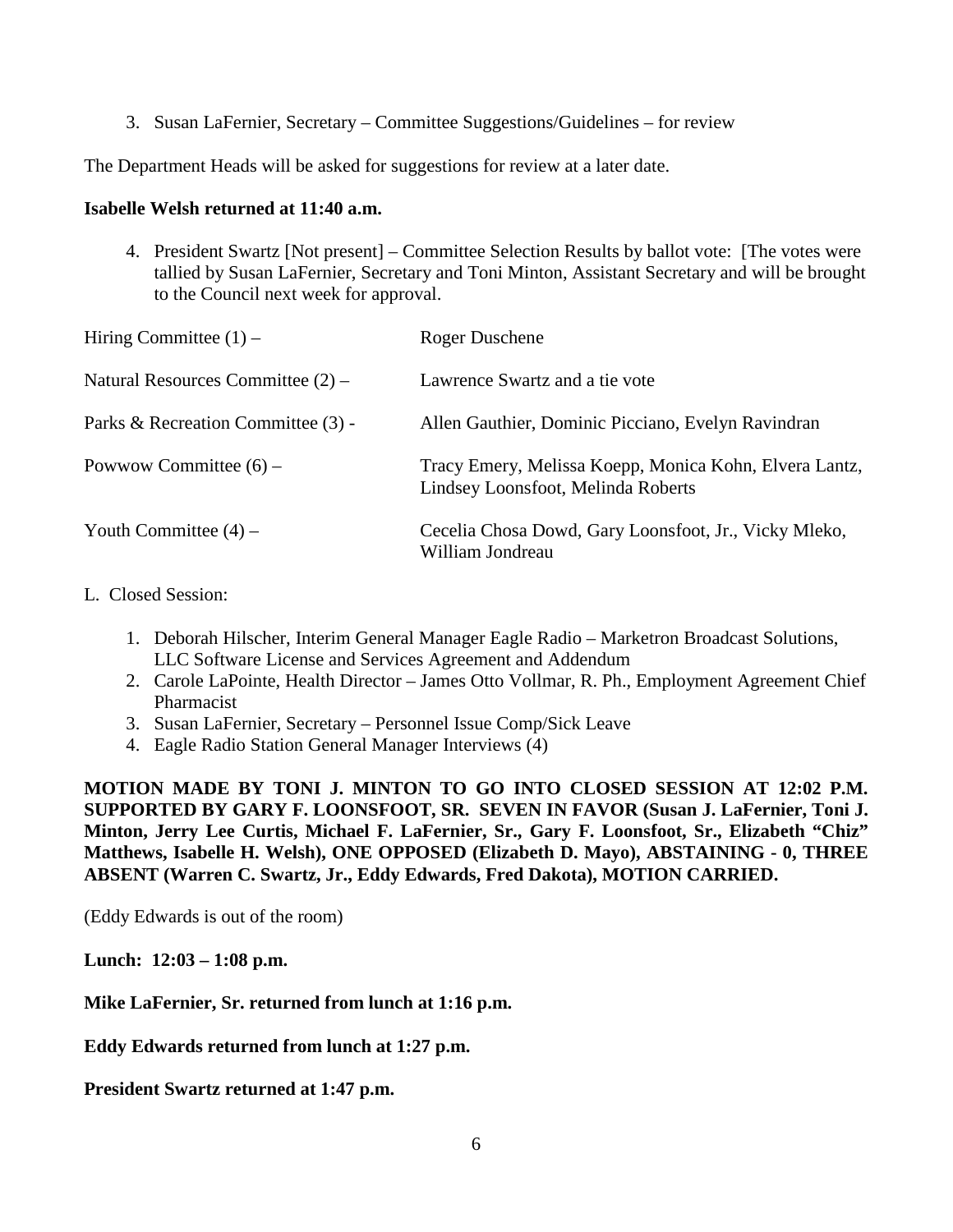**Break: 2:20 – 2:32 p.m.** 

**Elizabeth Matthews left at 2:32 p.m.**

**Break: 3:23 – 3:35 p.m.**

**Jerry Lee Curtis left at 3:35 p.m.**

**Elizabeth Matthews returned at 3:53 p.m.**

**MOTION MADE BY EDDY EDWARDS TO GO INTO OPEN SESSION AT 4:28 P.M. SUPPORTED BY ISABELLE H. WELSH. NINE IN FAVOR (William E. Emery, Susan J. LaFernier, Toni J. Minton, Eddy Edwards, Michael F. LaFernier, Sr., Gary F. Loonsfoot, Sr., Elizabeth "Chiz" Matthews, Elizabeth D. Mayo, Isabelle H. Welsh), OPPOSED - 0, ABSTAINING - 0, TWO ABSENT (Jerry Lee Curtis, Fred Dakota), MOTION CARRIED.**

Personnel Issue Comp/Sick Leave -

**MOTION MADE BY SUSAN J. LAFERNIER TO PAY EMPLOYEES WHO HAVE 15 YEARS OF SERVICE WITH KBIC FOR THEIR COMP TIME UP TO 40 HOURS IF THE EMPLOYEE RETIRES, RESIGNS, OR IS TERMINATED EFFECTIVE DECEMBER 1, 2010. SUPPORTED BY TONI J. MINTON. FOUR IN FAVOR (Susan J. LaFernier, Toni J. Minton, Michael F. LaFernier, Sr., Elizabeth "Chiz" Matthews), FIVE OPPOSED (William E. Emery, Eddy Edwards, Gary F. Loonsfoot, Sr., Elizabeth D. Mayo, Isabelle H. Welsh), ABSTAINING - 0, TWO ABSENT (Jerry Lee Curtis, Fred Dakota), MOTION DEFEATED.**

Marketron Broadcast Solutions, LLC Software License and Services Agreement and Addendum -

**MOTION MADE BY GARY F. LOONSFOOT, SR. TO APPROVE THE MARKETRON BROADCAST SOLUTIONS, LLC SOFTWARE LICENSE AND SERVICES AGREEMENT AND ADDENDUM WITH THE CHANGES EFFECTIVE MAY 1, 2011. SUPPORTED BY MICHAEL F. LAFERNIER, SR. NINE IN FAVOR (William E. Emery, Susan J. LaFernier, Toni J. Minton, Eddy Edwards, Michael F. LaFernier, Sr., Gary F. Loonsfoot, Sr., Elizabeth "Chiz" Matthews, Elizabeth D. Mayo, Isabelle H. Welsh), OPPOSED - 0, ABSTAINING - 0, TWO ABSENT (Jerry Lee Curtis, Fred Dakota), MOTION CARRIED.**

James Otto Vollmar, R. Ph., Employment Agreement Chief Pharmacist -

**MOTION MADE BY GARY F. LOONSFOOT, SR. TO APPROVE THE EMPLOYMENT AGREEMENT WITH CHIEF PHARMACIST JAMES OTTO VOLLMAR, EFFECTIVE APRIL 1, 2011. SUPPORTED BY WILLIAM E. EMERY. EIGHT IN FAVOR (William E. Emery, Susan J. LaFernier, Toni J. Minton, Eddy Edwards, Michael F. LaFernier, Sr., Gary F. Loonsfoot, Sr., Elizabeth "Chiz" Matthews, Isabelle H. Welsh), OPPOSED - 0, ONE ABSTAINING (Elizabeth D. Mayo), TWO ABSENT (Jerry Lee Curtis, Fred Dakota), MOTION CARRIED.**